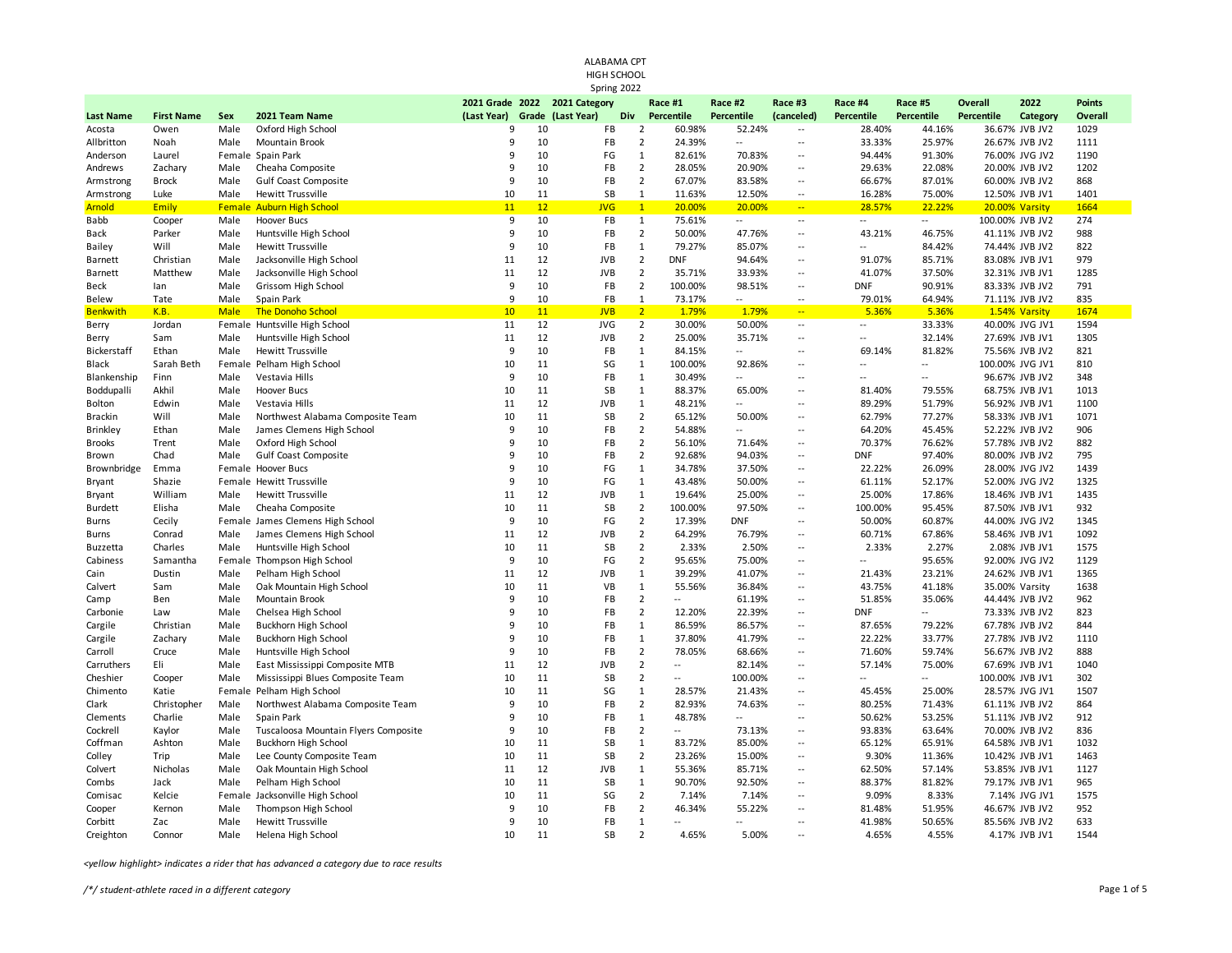| ALABAMA CPT               |                           |             |                                                        |                  |             |                   |                                  |                      |                          |                                                      |                      |                          |                 |                                  |                 |  |
|---------------------------|---------------------------|-------------|--------------------------------------------------------|------------------|-------------|-------------------|----------------------------------|----------------------|--------------------------|------------------------------------------------------|----------------------|--------------------------|-----------------|----------------------------------|-----------------|--|
| HIGH SCHOOL               |                           |             |                                                        |                  |             |                   |                                  |                      |                          |                                                      |                      |                          |                 |                                  |                 |  |
|                           |                           |             |                                                        |                  |             | Spring 2022       |                                  |                      |                          |                                                      |                      |                          |                 |                                  |                 |  |
|                           |                           |             |                                                        | 2021 Grade 2022  |             | 2021 Category     |                                  | Race #1              | Race #2                  | Race #3                                              | Race #4              | Race #5                  | <b>Overall</b>  | 2022                             | <b>Points</b>   |  |
| <b>Last Name</b><br>Crews | <b>First Name</b><br>Cole | Sex<br>Male | 2021 Team Name<br>Oak Mountain High School             | (Last Year)<br>9 | Grade<br>10 | (Last Year)<br>FB | Div<br>$\mathbf{1}$              | Percentile<br>18.29% | Percentile<br>17.91%     | (canceled)<br>Ξ.                                     | Percentile<br>20.99% | Percentile<br>20.78%     | Percentile      | Category<br>15.56% JVB JV2       | Overall<br>1260 |  |
| Crossman                  | Parker                    | Male        | Hoover Bucs                                            | 9                | 10          | FB                | $\mathbf{1}$                     | 34.15%               | 38.81%                   | $\overline{a}$                                       | Ξ.                   | $\overline{\phantom{a}}$ |                 | 84.44% JVB JV2                   | 680             |  |
| Crow                      | Cameron                   | Male        | Hewitt Trussville                                      | 10               | 11          | SB                | $\mathbf{1}$                     | 30.23%               | 22.50%                   | $\overline{\phantom{a}}$                             | 23.26%               | 13.64%                   |                 | 16.67% JVB JV1                   | 1387            |  |
| Crowe                     | Braden                    | Male        | Lee County Composite Team                              | 9                | 10          | FB                | $\overline{2}$                   | 43.90%               | 46.27%                   | $\overline{a}$                                       | 38.27%               | 40.26%                   |                 | 37.78% JVB JV2                   | 1023            |  |
| Crowson                   | Kade                      | Male        | Chelsea High School                                    | 9                | 10          | FB                | $\overline{2}$                   | 69.51%               | $\mathbb{L}$             | $\sim$                                               | 53.09%               | 66.23%                   |                 | 63.33% JVB JV2                   | 861             |  |
| Darzi                     | Michael                   | Male        | Randolph School                                        | 9                | 10          | FB                | $\overline{2}$                   | 80.49%               | $\sim$ $\sim$            | --                                                   | 88.89%               | $\overline{a}$           |                 | 93.33% JVB JV2                   | 534             |  |
| <b>Davis</b>              | <b>Alex</b>               | <b>Male</b> | <b>Hewitt Trussville</b>                               | 9                | 10          | <b>FB</b>         | $\bullet$                        | 4.88%                | 7.46%                    | $\rightarrow$                                        | 6.17%                | 3.90%                    |                 | 4.44% JVB JV1                    | 1490            |  |
| <b>Davis</b>              | Ellen                     |             | <b>Female Red Mountain Composite</b>                   | 9                | 10          | FG                | $\overline{2}$                   | 30.43%               | 16.67%                   | $\overline{\phantom{a}}$                             | 27.78%               | 21.74%                   |                 | 16.00% JVG JV1                   | 1471            |  |
| DeLoach                   | Payne                     | Male        | Thompson High School                                   | 11               | 12          | <b>JVB</b>        | $\overline{2}$                   | 80.36%               | 71.43%                   | $\overline{a}$                                       | 78.57%               | 80.36%                   |                 | 69.23% JVB JV1                   | 1039            |  |
| Denenberg                 | Evan                      | Male        | Oak Mountain High School                               | 11               | 12          | <b>JVB</b>        | $\mathbf{1}$                     | 33.93%               | 28.57%                   | $\overline{\phantom{a}}$                             | 51.79%               | 35.71%                   |                 | 26.15% JVB JV1                   | 1311            |  |
| Deuel                     | Elliot                    | Male        | Hoover Bucs                                            | 9                | 10          | FB                | $\mathbf{1}$                     | 42.68%               | 44.78%                   | Ξ.                                                   | 48.15%               | 42.86%                   |                 | 38.89% JVB JV2                   | 1006            |  |
| <b>Dolbear</b>            | Garrett                   | <b>Male</b> | <b>Gulf Coast Composite</b>                            | 9                | 10          | <b>FB</b>         | $\overline{2}$                   | 7.32%                | 8.96%                    | $\mathbb{Z}^{\mathbb{Z}_2}$                          | 7.41%                | 9.09%                    |                 | 7.78% JVB JV1                    | 1429            |  |
| Dorris                    | Jacob                     | Male        | Vestavia Hills                                         | 11               | 12          | <b>JVB</b>        | $\mathbf{1}$                     | 91.07%               | $\sim$ $\sim$            | $\sim$                                               | $\overline{a}$       | $\sim$                   |                 | 96.92% JVB JV1                   | 325             |  |
| Duke                      | Oliver                    | Male        | <b>Gulf Coast Composite</b>                            | 9                | 10          | FB                | $\overline{2}$                   | 25.61%               | $\sim$                   | $\sim$                                               | 27.16%               | 29.87%                   |                 | 28.89% JVB JV2                   | 1109            |  |
| Dukes                     | Mark                      | Male        | <b>Hewitt Trussville</b>                               | 9                | 10          | FB                | $\mathbf{1}$                     | $\overline{a}$       | $\sim$ $\sim$            | $\overline{a}$                                       | 86.42%               | 93.51%                   |                 | 95.56% JVB JV2                   | 531             |  |
| Dukes                     | Mary Ann                  |             | Female Hewitt Trussville                               | 9                | 10          | $\mathsf{FG}$     | $\mathbf{1}$                     | 39.13%               | 41.67%                   | $\sim$                                               | 55.56%               | 47.83%                   |                 | 40.00% JVG JV2                   | 1346            |  |
| Dunn                      | Dylan                     | Male        | Oak Mountain High School                               | 10               | 11          | SB                | $\mathbf{1}$                     | 34.88%               | 20.00%                   | $\overline{\phantom{a}}$                             | 32.56%               | 15.91%                   |                 | 22.92% JVB JV1                   | 1360            |  |
| Eichelberger              | Shea                      |             | Female Thompson High School                            | 9                | 10          | $\mathsf{FG}$     | $\overline{2}$                   | 47.83%               | 62.50%                   | $\sim$                                               | 44                   | 69.57%                   |                 | 64.00% JVG JV2                   | 1241            |  |
| Emerson                   | Luke                      | Male        | Helena High School                                     | 10               | 11          | SB                | $\overline{2}$                   | 62.79%               | 72.50%                   | $\overline{\phantom{a}}$                             | 53.49%               | $\overline{\phantom{a}}$ |                 | 66.67% JVB JV1                   | 1028            |  |
| Engram                    | Joshua                    | Male        | Auburn High School                                     | 11               | 12          | <b>JVB</b>        | $\mathbf{1}$                     | 75.00%               | 69.64%                   | $\sim$                                               | 35.71%               | <b>DNF</b>               |                 | 58.46% JVB JV1                   | 1092            |  |
| Estes                     | Lawson                    | Male        | Northridge High School                                 | 9                | 10          | FB                | $\mathbf{1}$                     | 74.39%               | 77.61%                   | $\overline{\phantom{a}}$                             | 74.07%               | 75.32%                   |                 | 61.11% JVB JV2                   | 864             |  |
| Fabian                    | Kathryn                   |             | Female Oak Mountain High School                        | 11               | 12          | <b>JVG</b>        | $\mathbf{1}$                     | <b>DNF</b>           | 80.00%                   | $\sim$                                               | 100.00%              | 88.89%                   |                 | 80.00% JVG JV1                   | 1493            |  |
| Fagan                     | Alyssa                    |             | Female Cheaha Composite                                | 9                | 10          | FG                | $\overline{2}$                   | 52.17%               | 45.83%                   | $\overline{\phantom{a}}$                             | 44.44%               | 56.52%                   |                 | 48.00% JVG JV2                   | 1332            |  |
| Fanning                   | Clay                      | Male        | Tuscaloosa Mountain Flyers Composite                   | 9                | 10          | FB                | $\overline{2}$                   | 35.37%               | 29.85%                   | $\sim$                                               | 30.86%               | 27.27%                   |                 | 23.33% JVB JV2                   | 1138            |  |
| Fidler                    | Aiden                     | Male        | Patriots MTB Team                                      | 9                | 10          | FB                | $\overline{2}$                   | 57.32%               | 23.88%                   | $\overline{a}$                                       | 19.75%               | 10.39%                   |                 | 13.33% JVB JV2                   | 1289            |  |
| Fields                    | Kyler                     | Male        | Benjamin Russell High School                           | 11               | 12          | <b>JVB</b>        | $\overline{2}$                   | 89.29%               | $\mathbb{L}$             | $\sim$                                               | <b>DNF</b>           | 92.86%                   |                 | 92.31% JVB JV1                   | 651             |  |
| Finney                    | Gabrielle                 |             | Female Chelsea High School                             | 9                | 10          | FG                | $\overline{2}$                   | 69.57%               | $\overline{\phantom{a}}$ | $\ddotsc$                                            | $\sim$               | Щ,                       | 100.00% JVG JV2 |                                  | 390             |  |
| Forehand                  | Landon                    | Male        | <b>Emerald Coast Composite</b>                         | 9                | 10          | FB                | $\overline{2}$                   | 23.17%               | 35.82%                   | $\sim$                                               | 14.81%               | 16.88%                   |                 | 15.56% JVB JV2                   | 1260            |  |
| Forsythe                  | Hunter                    | Male        | Spain Park                                             | 11               | 12          | <b>JVB</b>        | $\mathbf{1}$                     | 76.79%               | $\sim$                   | Ξ.                                                   | $-$                  | $-$                      |                 | 93.85% JVB JV1                   | 336             |  |
| <b>Francis</b>            | <b>Isaac</b>              | <b>Male</b> | <b>Jacksonville High School</b>                        | 9                | 10          | <b>FB</b>         | $\overline{2}$                   | 3.66%                | 4.48%                    | $\overline{\phantom{a}}$                             | 4.94%                | 2.60%                    |                 | 3.33% JVB JV1                    | 1526            |  |
| Freeman                   | Thomas                    | Male        | Trailblazers Composite MTB Team                        | 11               | 12          | <b>JVB</b>        | $\overline{2}$                   | Щ.                   | 80.36%                   | $\overline{\phantom{a}}$                             | 58.93%               | 28.57%                   |                 | 50.77% JVB JV1                   | 1157            |  |
| French                    | Jack                      | Male        | Northridge High School                                 | 11               | 12          | <b>JVB</b>        | $\mathbf{1}$                     | 44.64%               | 58.93%                   | $\overline{\phantom{a}}$                             | 85.71%               | 48.21%                   |                 | 46.15% JVB JV1                   | 1177            |  |
| French                    | Lucy                      |             | Female Northridge High School                          | 10               | 11          | SG                | $\mathbf{1}$                     | 92.86%               | 85.71%                   | $\overline{\phantom{a}}$                             | 100.00%              | <b>DNF</b>               |                 | 85.71% JVG JV1                   | 1242            |  |
| Fulcher                   | Savannah                  |             | Female Hewitt Trussville                               | 10               | 11          | SG                | $\mathbf{1}$                     | 57.14%               | 71.43%                   | $\overline{\phantom{a}}$                             | 63.64%               | 66.67%                   |                 | 50.00% JVG JV1                   | 1398            |  |
| Fulton                    | Tyler                     | Male        | Grissom High School                                    | 10               | 11          | SB                | $\overline{2}$                   | 97.67%               | $\sim$                   | $\sim$                                               | 97.67%               | <b>DNF</b>               |                 | 93.75% JVB JV1                   | 596             |  |
| Gale                      | <b>Bruce</b>              | Male        | Grissom High School                                    | 10               | 11          | <b>SB</b>         | $\overline{2}$                   | 53.49%               | 40.00%                   | $\overline{\phantom{a}}$                             | 34.88%               | 40.91%                   |                 | 33.33% JVB JV1                   | 1224            |  |
| Gant                      | Cooper                    | Male        | Mississippi Blues Composite Team                       | 9                | 10          | FB                | $\overline{2}$<br>$\overline{2}$ | 95.12%               | 92.54%                   | $\overline{\phantom{a}}$                             | <b>DNF</b>           | 88.31%                   |                 | 78.89% JVB JV2                   | 801             |  |
| Garcia                    | Cade                      | Male        | Madison Academy MTB Team                               | 9                | 10          | FB                | $\overline{2}$                   | 91.46%               | $\mathbb{L}$             | $\overline{\phantom{a}}$<br>$\overline{\phantom{a}}$ | 90.12%               | 85.71%                   |                 | 80.00% JVB JV2                   | 795             |  |
| Gentle                    | Nathan                    | Male        | Mountain Brook                                         | 10               | 11          | SB                | $\overline{2}$                   | 51.16%               | 57.50%                   |                                                      | 41.86%<br>44         | <b>DNF</b>               |                 | 54.17% JVB JV1                   | 1096            |  |
| Ghaleb                    | Lauren<br>Jon Edward      | Male        | Female Randolph School                                 | 10<br>10         | 11<br>11    | SG<br><b>SB</b>   | $\mathbf{1}$                     | 71.43%<br>81.40%     | 57.14%<br>95.00%         | $\overline{\phantom{a}}$<br>$\overline{\phantom{a}}$ | 95.35%               | 58.33%<br>90.91%         |                 | 64.29% JVG JV1<br>81.25% JVB JV1 | 1360<br>958     |  |
| Gidley                    | Carter                    | Male        | Vestavia Hills                                         | 9                | 10          | FB                | $\overline{2}$                   | 59.76%               | 50.75%                   | $\ddotsc$                                            | 49.38%               | 61.04%                   |                 | 47.78% JVB JV2                   | 937             |  |
| Gjesvold                  | Jack                      | Male        | James Clemens High School<br>James Clemens High School | 11               | 12          | <b>JVB</b>        | $\overline{2}$                   | 85.71%               | 78.57%                   | $\overline{\phantom{a}}$                             | 96.43%               | 76.79%                   |                 | 70.77% JVB JV1                   | 1031            |  |
| Gjesvold<br>Glover        | Nic                       | Male        | Buckhorn High School                                   | 11               | 12          | <b>JVB</b>        | $\mathbf{1}$                     | 87.50%               | 92.86%                   | $\overline{\phantom{a}}$                             | Ξ.                   | 87.50%                   |                 | 81.54% JVB JV1                   | 980             |  |
|                           |                           |             | Female AL Independent Riders - Not A Team              | 9                | 10          | FG                | $\overline{2}$                   | 26.09%               | 25.00%                   | $\sim$                                               | 38.89%               | 39.13%                   |                 | 36.00% JVG JV2                   | 1413            |  |
| Godwin<br>Gomez           | Ryleigh<br>Jacob          | Male        | Tuscaloosa Mountain Flyers Composite                   | 9                | 10          | FB                | $\overline{2}$                   | 81.71%               | $\overline{\phantom{a}}$ | $\ddotsc$                                            | 59.26%               | 68.83%                   |                 | 68.89% JVB JV2                   | 841             |  |
| Gortney                   | Connor                    | Male        | Helena High School                                     | 11               | 12          | <b>JVB</b>        | $\overline{2}$                   | 62.50%               | 67.86%                   | $\ddotsc$                                            | Ξ.                   | $\overline{\phantom{a}}$ |                 | 89.23% JVB JV1                   | 700             |  |
| Graham                    | Tanner                    | Male        | Spain Park                                             | 10               | 11          | SB                | $\mathbf{1}$                     | 69.77%               | $\overline{\phantom{a}}$ | $\ddotsc$                                            | 69.77%               | 50.00%                   |                 | 62.50% JVB JV1                   | 1047            |  |
| Greene                    | Chris                     | Male        | <b>Hewitt Trussville</b>                               | 10               | 11          | SB                | $\mathbf{1}$                     | 32.56%               | 25.00%                   | $\overline{\phantom{a}}$                             | 27.91%               | 29.55%                   |                 | 29.17% JVB JV1                   | 1312            |  |
| Grimmitt                  | Noah                      | Male        | Northwest Alabama Composite Team                       | 9                | 10          | FB                | $\overline{2}$                   | 76.83%               | $\overline{\phantom{a}}$ | $\ddotsc$                                            | $\overline{a}$       | 67.53%                   |                 | 91.11% JVB JV2                   | 558             |  |
| Guerra                    | Lucas                     | Male        | Patriots MTB Team                                      | 9                | 10          | FB                | $\overline{2}$                   | 31.71%               | 40.30%                   | $\overline{\phantom{a}}$                             | 44.44%               | 28.57%                   |                 | 31.11% JVB JV2                   | 1098            |  |
| Gunter                    | Cooper                    | <b>Male</b> | <b>Huntsville High School</b>                          | 11               | 12          | <b>JVB</b>        | $\overline{2}$                   | 14.29%               | 16.07%                   | $\overline{\phantom{a}}$                             | 23.21%               | 14.29%                   | 13.85% Varsity  |                                  | 1504            |  |
| Halliday                  | Jack                      | Male        | Helena High School                                     | 10               | 11          | SB                | $\overline{2}$                   | 55.81%               | $\overline{a}$           | $\overline{\phantom{a}}$                             |                      | 70.45%                   |                 | 91.67% JVB JV1                   | 698             |  |
| <b>Handy</b>              | <b>Jacob</b>              | <b>Male</b> | <b>Grissom High School</b>                             | 10               | 11          | <b>JVB</b>        | $\overline{2}$                   | 12.50%               | 3.57%                    | $\rightarrow$                                        | 1.79%                | 3.57%                    |                 | 1.54% Varsity                    | 1674            |  |
| Harrington                | Jacob                     | Male        | Oak Mountain High School                               | 11               | 12          | <b>JVB</b>        | $\mathbf{1}$                     | 21.43%               | 8.93%                    | $\sim$                                               | 17.86%               | 25.00%                   |                 | 16.92% JVB JV1                   | 1475            |  |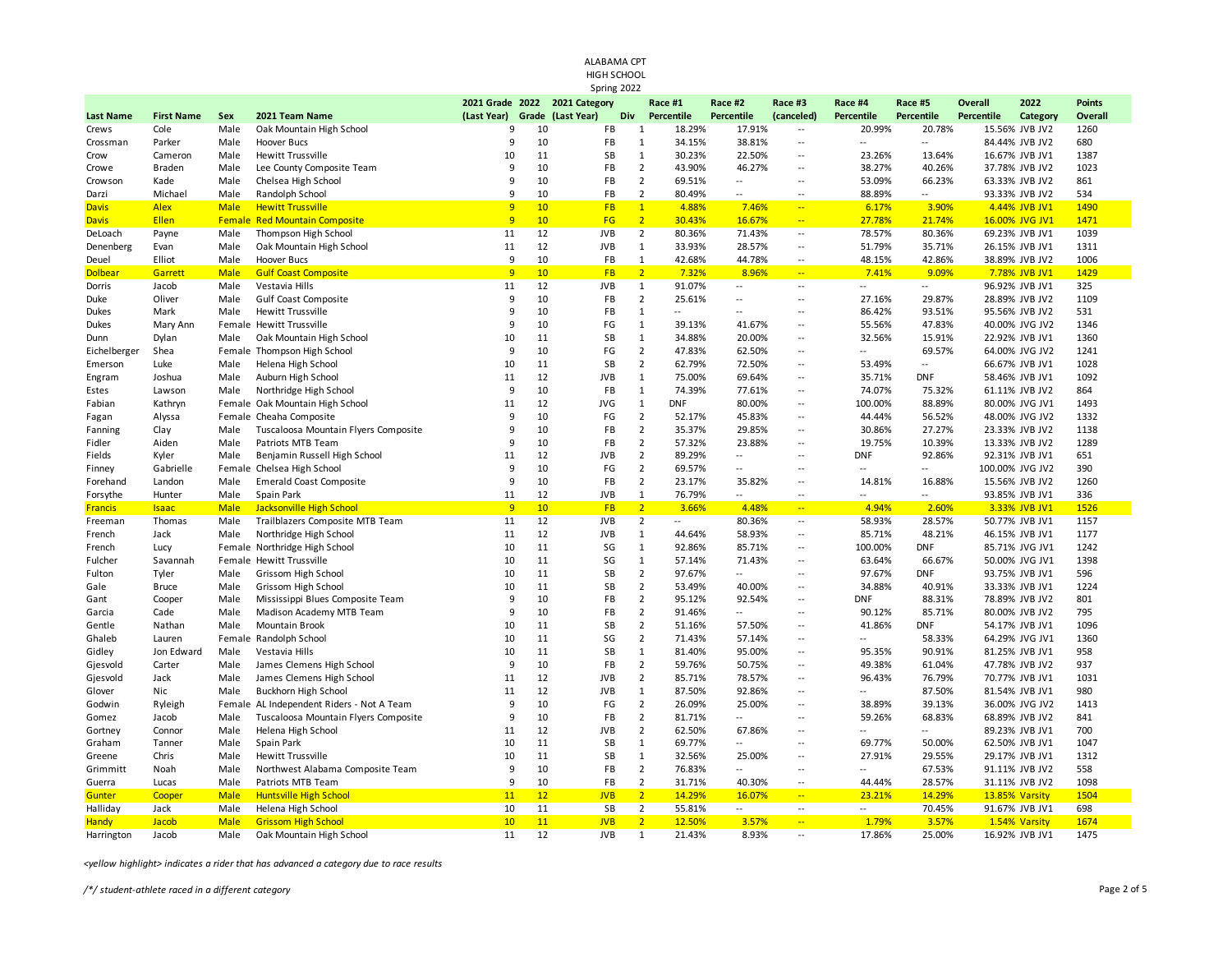|                  |                   |               |                                             |                               |       |             | HIGH SCHOOL   |                |                          |                          |                          |                          |                          |                |                |               |  |
|------------------|-------------------|---------------|---------------------------------------------|-------------------------------|-------|-------------|---------------|----------------|--------------------------|--------------------------|--------------------------|--------------------------|--------------------------|----------------|----------------|---------------|--|
|                  |                   |               |                                             |                               |       |             | Spring 2022   |                |                          |                          |                          |                          |                          |                |                |               |  |
|                  |                   |               |                                             | 2021 Grade 2022 2021 Category |       |             |               |                | Race #1                  | Race #2                  | Race #3                  | Race #4                  | Race #5                  | <b>Overall</b> | 2022           | <b>Points</b> |  |
| <b>Last Name</b> | <b>First Name</b> | Sex           | 2021 Team Name                              | (Last Year)                   | Grade | (Last Year) |               | Div            | Percentile               | Percentile               | (canceled)               | <b>Percentile</b>        | Percentile               | Percentile     | Category       | Overall       |  |
| Henderson        | Hayden            | Male          | Jacksonville High School                    | 9                             | 10    |             | FB            | $\overline{2}$ | 36.59%                   | 95.52%                   | $\overline{\phantom{a}}$ | 16.05%                   | 41.56%                   |                | 30.00% JVB JV2 | 1104          |  |
| Hicks            | Wyatt             | Male          | Mississippi Blues Composite Team            | 11                            | 12    |             | VB            | $\overline{2}$ | 5.56%                    | 5.26%                    | $\overline{a}$           | Ξ.                       | 5.88%                    |                | 5.00% Varsity  | 1775          |  |
| Higginbotham     | Cole              | Male          | Pelham High School                          | 11                            | 12    |             | <b>JVB</b>    | $\mathbf{1}$   | 23.21%                   | 21.43%                   | $\overline{\phantom{a}}$ | 98.21%                   | ÷.                       |                | 41.54% JVB JV1 | 1223          |  |
| Hilton           | Forrest           | Male          | Hoover Bucs                                 | 11                            | 12    |             | <b>JVB</b>    | $\mathbf{1}$   | 66.07%                   | 91.07%                   | 4                        | 66.07%                   | 62.50%                   |                | 61.54% JVB JV1 | 1091          |  |
| <b>Hofstra</b>   | Christian         | <b>Male</b>   | <b>Mountain Brook</b>                       | 9                             | 10    |             | <b>FB</b>     | $\overline{2}$ | 9.76%                    | 11.94%                   | $\frac{1}{2}$            | 8.64%                    | ш.                       |                | 11.11% JVB JV1 | 1330          |  |
| <b>Holland</b>   | Emily             |               | Female Huntsville High School               | 9                             | 10    |             | FG            | 2 <sup>2</sup> | 8.70%                    | 33.33%                   | $\rightarrow$            | $\overline{\phantom{a}}$ | 13.04%                   |                | 24.00% JVG JV1 | 1460          |  |
| Hope             | Norah             |               | Female Tuscaloosa Mountain Flyers Composite | 10                            | 11    |             | SG            | $\overline{2}$ | 42.86%                   | 50.00%                   | $\overline{\phantom{a}}$ | $\mathbb{L}$ .           | $\mathbb{L}$             |                | 92.86% JVG JV1 | 904           |  |
| Horschel         | Jacky             |               | Female Auburn High School                   | 9                             | 10    |             | FG            | $\mathbf{1}$   | 65.22%                   | 66.67%                   | $\sim$                   | 77.78%                   | <b>DNF</b>               |                | 80.00% JVG JV2 | 1188          |  |
| Hosmer           | Matthew           | Male          | Pelham High School                          | 11                            | 12    |             | <b>JVB</b>    | $\mathbf{1}$   | 82.14%                   | 75.00%                   | $\mathbb{L}$             | 71.43%                   | 78.57%                   |                | 66.15% JVB JV1 | 1046          |  |
| Hudnall          | Addison           |               | Female Northridge High School               | 10                            | 11    |             | SG            | $\mathbf 1$    | 78.57%                   | 78.57%                   | $\overline{\phantom{a}}$ | 81.82%                   | 91.67%                   |                | 71.43% JVG JV1 | 1339          |  |
| Hunt             | Mary Grace        |               | Female Patriots MTB Team                    | 9                             | 10    |             | $\mathsf{FG}$ | $\overline{2}$ | 91.30%                   | 91.67%                   | $\overline{\phantom{a}}$ | $\overline{\phantom{a}}$ | Щ.                       |                | 96.00% JVG JV2 | 725           |  |
| Hurley           | Dylan             | Male          | Grissom High School                         | 10                            | 11    |             | SB            | $\overline{2}$ | 86.05%                   | 67.50%                   | $\overline{\phantom{a}}$ | 60.47%                   | 56.82%                   |                | 56.25% JVB JV1 | 1083          |  |
| Hyde             | Olivia            |               | Female Hoover Bucs                          | 11                            | 12    |             | VG            | $\mathbf 1$    | 57.14%                   | 28.57%                   | $\overline{\phantom{a}}$ | 28.57%                   | 28.57%                   |                | 28.57% Varsity | 1769          |  |
| Jackson          | Brayden           | Male          | Etowah County Composite                     | 9                             | 10    |             | FB            | $\overline{2}$ | 45.12%                   | 64.18%                   | $\overline{\phantom{a}}$ | Ξ.                       | <b>DNF</b>               |                | 87.78% JVB JV2 | 604           |  |
| jarrard          | caleb             | Male          | Red Mountain Composite                      | 11                            | 12    |             | <b>JVB</b>    | $\overline{2}$ | 41.07%                   | 37.50%                   | $\overline{\phantom{a}}$ | 26.79%                   | 44.64%                   |                | 33.85% JVB JV1 | 1280          |  |
| Jenkins          | Justin            | Male          | James Clemens High School                   | 11                            | 12    |             | <b>JVB</b>    | $\overline{2}$ | $\overline{\phantom{a}}$ | 51.79%                   | $\overline{\phantom{a}}$ | 28.57%                   | Щ.                       |                | 86.15% JVB JV1 | 802           |  |
| Johns            | Jackson           | Male          | <b>Hewitt Trussville</b>                    | 10                            | 11    |             | <b>SB</b>     | $\mathbf{1}$   | 58.14%                   | 52.50%                   | $\overline{\phantom{a}}$ | 46.51%                   | 61.36%                   |                | 45.83% JVB JV1 | 1124          |  |
| Johnson          | Noah              | Male          | Chelsea High School                         | 9                             | 10    |             | FB            | $\overline{2}$ | 63.41%                   | 62.69%                   | $\mathbb{L}^2$           | 60.49%                   | 74.03%                   |                | 55.56% JVB JV2 | 894           |  |
| Kelly            | Joseph            | Male          | Patriots MTB Team                           | 11                            | 12    |             | <b>JVB</b>    | $\overline{2}$ | 32.14%                   | 44.64%                   | $\overline{\phantom{a}}$ | 39.29%                   | 33.93%                   |                | 29.23% JVB JV1 | 1292          |  |
| King             | Aiden             | Male          | Hoover Bucs                                 | 10                            | 11    |             | SB            | $\mathbf 1$    | 60.47%                   | 55.00%                   | $\overline{\phantom{a}}$ | 72.09%                   | 84.09%                   |                | 60.42% JVB JV1 | 1055          |  |
| Klochkov         | Sergey            | Male          | Hoover Bucs                                 | 11                            | 12    |             | VB            | $\mathbf 1$    | 88.89%                   | 89.47%                   | $\mathbb{L}$             | 87.50%                   | 82.35%                   | 70.00% Varsity |                | 1481          |  |
| Knott            | David             | Male          | Mountain Brook                              | 10                            | 11    |             | VB            | $\overline{2}$ | $\sim$                   | $\sim$                   | $\sim$                   | 75.00%                   | 70.59%                   | 95.00% Varsity |                | 1017          |  |
| Lancaster        | William           | Male          | Oak Mountain High School                    | 9                             | 10    |             | FB            | $\mathbf 1$    | 32.93%                   | 25.37%                   | $\overline{\phantom{a}}$ | 25.93%                   | 24.68%                   |                | 21.11% JVB JV2 | 1182          |  |
| Lea              | Cavan             | Male          | Auburn High School                          | 11                            | 12    |             | <b>JVB</b>    | $\mathbf{1}$   | 42.86%                   | 26.79%                   | $\overline{\phantom{a}}$ | 19.64%                   | <b>DNF</b>               |                | 30.77% JVB JV1 | 1288          |  |
| Leamon           | Jase              | Male          | <b>Hewitt Trussville</b>                    | 10                            | 11    |             | SB            | $\mathbf 1$    | 6.98%                    | 10.00%                   | $\overline{\phantom{a}}$ | 6.98%                    | 6.82%                    |                | 6.25% JVB JV1  | 1516          |  |
| Lee              | Zoe               |               | Female Jacksonville High School             | 10                            | 11    |             | SG            | $\overline{2}$ | 35.71%                   | 35.71%                   | $\overline{\phantom{a}}$ | 36.36%                   | 41.67%                   |                | 35.71% JVG JV1 | 1471          |  |
| Leggett          | Kennedy           |               | Female Buckhorn High School                 | 9                             | 10    |             | FG            | $\mathbf{1}$   | 100.00%                  | 83.33%                   | $\overline{\phantom{a}}$ | 100.00%                  | 86.96%                   |                | 84.00% JVG JV2 | 1176          |  |
| <b>Liles</b>     | Kayla             |               | <b>Female Emerald Coast Composite</b>       | 9                             | 10    |             | FG            | 2 <sup>1</sup> | 13.04%                   | 20.83%                   | $\rightarrow$            | 16.67%                   | 34.78%                   |                | 16.00% JVG JV1 | 1471          |  |
| Lingo            | Dylan             | Male          | James Clemens High School                   | 9                             | 10    |             | FB            | $\overline{2}$ | 53.66%                   | $\sim$ $\sim$            | $\sim$                   | 54.32%                   | $\overline{a}$           |                | 88.89% JVB JV2 | 588           |  |
| Littlefield      | Kell              | Male          | <b>Hewitt Trussville</b>                    | 10                            | 11    |             | SB            | $\mathbf{1}$   | 67.44%                   | 60.00%                   | $\overline{\phantom{a}}$ | 74.42%                   | 45.45%                   |                | 50.00% JVB JV1 | 1110          |  |
| Lockett          | Zeke              | <b>Male</b>   | <b>Hewitt Trussville</b>                    | 9                             | 10    |             | <b>FB</b>     | $\mathbf{1}$   | 6.10%                    | 5.97%                    | $\frac{1}{2}$            | 3.70%                    | 7.79%                    |                | 5.56% JVB JV1  | 1479          |  |
| Long             | Aidan             | <b>Male</b>   | Oak Mountain High School                    | $\overline{9}$                | 10    |             | <b>FB</b>     | $\mathbf{1}$   | 8.54%                    | 10.45%                   | $\mathbb{Z}^2$           | 9.88%                    | 5.19%                    |                | 6.67% JVB JV1  | 1440          |  |
| Lovelady         | <b>Braxton</b>    | Male          | Cheaha Composite                            | 9                             | 10    |             | FB            | $\overline{2}$ | 70.73%                   | 59.70%                   | ω.                       | 91.36%                   | 49.35%                   |                | 48.89% JVB JV2 | 924           |  |
| Lovin            | James             | Male          | Hewitt Trussville                           | 10                            | 11    |             | SB            | $\mathbf{1}$   | 20.93%                   | 27.50%                   | $\overline{\phantom{a}}$ | 20.93%                   | 22.73%                   |                | 20.83% JVB JV1 | 1361          |  |
| Lovinggood       | Dalton            | Male          | Northridge High School                      | 9                             | 10    |             | FB            | $\mathbf 1$    | 68.29%                   | 56.72%                   | $\overline{\phantom{a}}$ | 56.79%                   | 58.44%                   |                | 50.00% JVB JV2 | 919           |  |
| MacCaughelty     | Ethan             | Male          | Red Mountain Composite                      | 9                             | 10    |             | FB            | $\overline{2}$ | 51.22%                   | $\overline{a}$           | $\overline{\phantom{a}}$ | 45.68%                   | 38.96%                   |                | 45.56% JVB JV2 | 956           |  |
| Maharaj          | Andrew            | Male          | Buckhorn High School                        | 11                            | 12    |             | <b>JVB</b>    | $\mathbf 1$    | 92.86%                   | 96.43%                   | $\overline{a}$           | 82.14%                   | 82.14%                   |                | 78.46% JVB JV1 | 1014          |  |
| Mann             | Houston           | Male          | Oxford High School                          | 9                             | 10    |             | FB            | $\overline{2}$ | 13.41%                   | 32.84%                   | $\overline{\phantom{a}}$ | 18.52%                   | $\overline{\phantom{a}}$ |                | 22.22% JVB JV2 | 1176          |  |
| <b>Marshall</b>  | Abigail           | <b>Female</b> | <b>Red Mountain Composite</b>               | 11                            | 12    |             | <b>JVG</b>    | $\overline{2}$ | 10.00%                   | 10.00%                   | $\Box$                   | 14.29%                   | 11.11%                   |                | 10.00% Varsity | 1695          |  |
| Martin           | Jacob             | Male          | Lee County Composite Team                   | 10                            | 11    |             | <b>SB</b>     | $\overline{2}$ | 41.86%                   | 47.50%                   | $\overline{\phantom{a}}$ | 39.53%                   | 36.36%                   |                | 35.42% JVB JV1 | 1215          |  |
| Martin           | Julian            | Male          | Vestavia Hills                              | 10                            | 11    |             | SB            | $\mathbf{1}$   | 72.09%                   | $\overline{\phantom{a}}$ | $\sim$                   | ÷.                       | $\overline{a}$           |                | 97.92% JVB JV1 | 326           |  |
| Martin           | Néstor            | Male          | Gulf Coast Composite                        | 10                            | 11    |             | SB            | $\overline{2}$ | 76.74%                   | 77.50%                   | $\mathbb{L}^2$           | 76.74%                   | 72.73%                   |                | 68.75% JVB JV1 | 1013          |  |
| Massey           | Elliot            | Male          | Pelham High School                          | 9                             | 10    |             | FB            | $\mathbf 1$    | 71.95%                   | 65.67%                   | $\overline{\phantom{a}}$ | 61.73%                   | 83.12%                   |                | 57.78% JVB JV2 | 882           |  |
| Mathews          | Elliot            | Male          | Randolph School                             | 9                             | 10    |             | FB            | $\overline{2}$ | $\sim$                   | 79.10%                   | $\overline{\phantom{a}}$ | 32.10%                   | $\overline{\phantom{a}}$ |                | 86.67% JVB JV2 | 627           |  |
| McCallister      | Andrew            | Male          | Oak Mountain High School                    | 11                            | 12    |             | <b>JVB</b>    | $\mathbf{1}$   | <b>DNF</b>               | 55.36%                   | $\overline{\phantom{a}}$ | 53.57%                   | 41.07%                   |                | 49.23% JVB JV1 | 1159          |  |
| McCallister      | Sarah             | Female        | Oak Mountain High School                    | 9                             | 10    |             | FG            | $\mathbf{1}$   | 56.52%                   | 54.17%                   | $\overline{\phantom{a}}$ | 66.67%                   | 43.48%                   |                | 56.00% JVG JV2 | 1315          |  |
| McCleary         | Ella              |               | Female Trailblazers Composite MTB Team      | 10                            | 11    |             | SG            | $\overline{2}$ | 14.29%                   | 28.57%                   | $\overline{\phantom{a}}$ | 18.18%                   | 16.67%                   |                | 14.29% JVG JV1 | 1544          |  |
| <b>McDanal</b>   | <b>Eric</b>       | <b>Male</b>   | <b>Tuscaloosa Mountain Flyers Composite</b> | 10                            | 11    |             | <b>JVB</b>    | 2 <sup>1</sup> | 5.36%                    | 17.86%                   | $\frac{1}{2}$            | 44.64%                   | 8.93%                    |                | 10.77% Varsity | 1563          |  |
| McDaniel         | Aiden             | Male          | Northridge High School                      | 9                             | 10    |             | FB            | $\mathbf{1}$   | 97.56%                   | 91.04%                   | $\overline{\phantom{a}}$ | 83.95%                   | 92.21%                   |                | 72.22% JVB JV2 | 834           |  |
| McGee            | Abigail           |               | Female Thompson High School                 | 11                            | 12    |             | <b>JVG</b>    | $\overline{2}$ | 90.00%                   | 100.00%                  | $\frac{1}{2}$            |                          | 100.00%                  |                | 90.00% JVG JV1 | 1457          |  |
| <b>McKinney</b>  | <b>Eric</b>       | <b>Male</b>   | <b>Patriots MTB Team</b>                    | 11                            | 12    |             | <b>JVB</b>    | 2 <sup>2</sup> | 10.71%                   | 60.71%                   | $\rightarrow$            | 12.50%                   | 26.79%                   |                | 15.38% Varsity | 1481          |  |
| <b>Miller</b>    | Carmine           | <b>Male</b>   | <b>Red Mountain Composite</b>               | $\overline{9}$                | 10    |             | <b>FB</b>     | $\overline{2}$ | 1.22%                    | 2.99%                    | $\Box$                   | 1.23%                    | 6.49%                    |                | 2.22% JVB JV1  | 1535          |  |
| Miller           | Nathaniel         | Male          | Mississippi Blues Composite Team            | 9                             | 10    |             | FB            | $\overline{2}$ | 98.78%                   | 97.01%                   | $\overline{\phantom{a}}$ | 92.59%                   | 98.70%                   |                | 76.67% JVB JV2 | 818           |  |
| Mingle           | Andrew            | Male          | Northridge High School                      | 9                             | 10    |             | FB            | 1              | 96.34%                   | $\overline{\phantom{a}}$ | $\overline{\phantom{a}}$ | 85.19%                   | 89.61%                   |                | 82.22% JVB JV2 | 792           |  |
|                  | Lauren            |               |                                             | 11                            | 12    |             | VG            | $\overline{2}$ | 42.86%                   | 57.14%                   | $\sim$                   | 57.14%                   | 42.86%                   | 42.86% Varsity |                | 1732          |  |
| Moon             |                   |               | Female Thompson High School                 |                               |       |             |               |                |                          |                          |                          |                          |                          |                |                |               |  |

ALABAMA CPT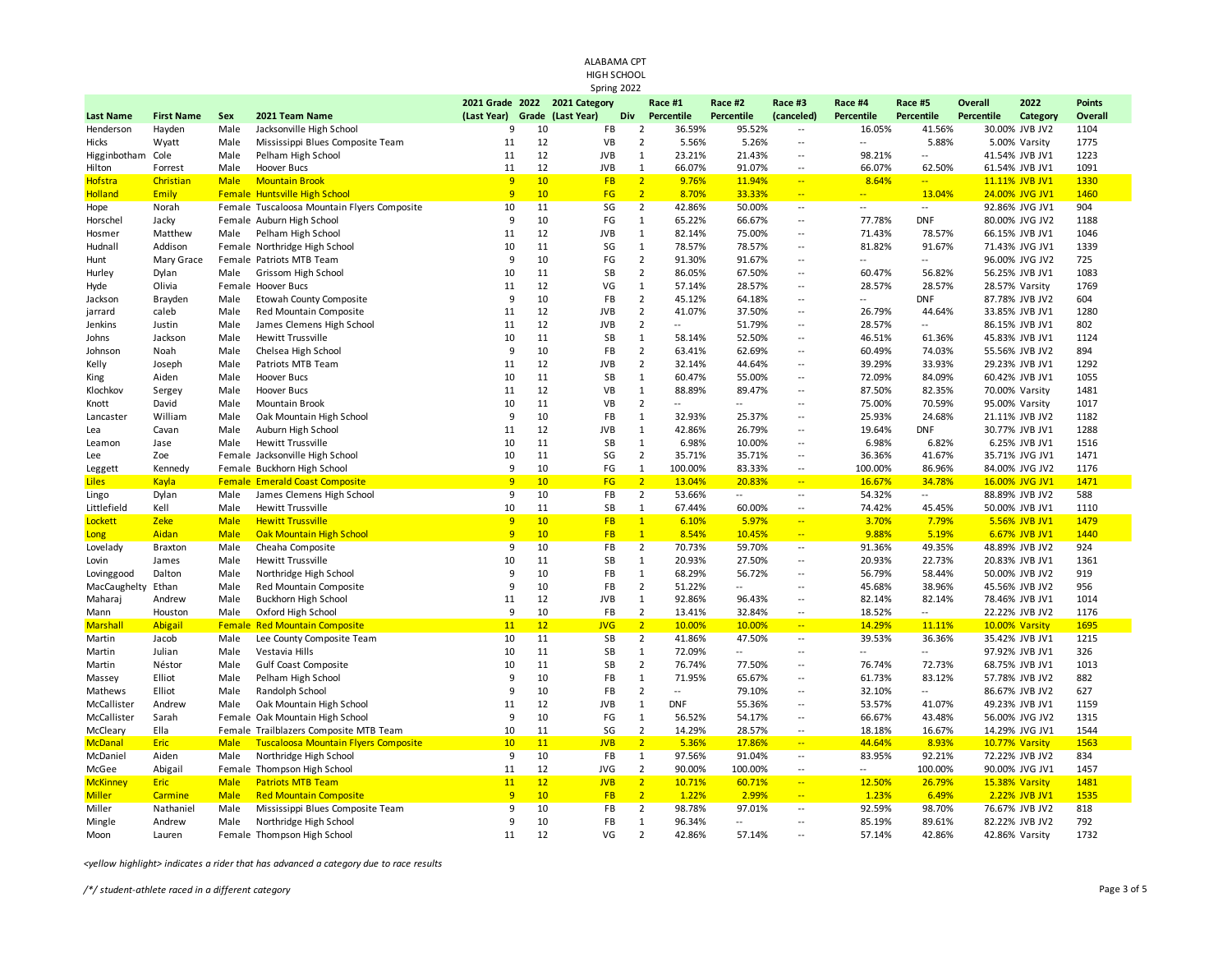| ALABAMA CPT<br>HIGH SCHOOL |                   |              |                                      |                 |                 |               |             |                                            |                          |                                |                          |                                    |                   |                                  |                |
|----------------------------|-------------------|--------------|--------------------------------------|-----------------|-----------------|---------------|-------------|--------------------------------------------|--------------------------|--------------------------------|--------------------------|------------------------------------|-------------------|----------------------------------|----------------|
|                            |                   |              |                                      |                 |                 |               | Spring 2022 |                                            |                          |                                |                          |                                    |                   |                                  |                |
|                            |                   |              |                                      | 2021 Grade 2022 |                 | 2021 Category |             | Race #1                                    | Race #2                  | Race #3                        | Race #4                  | Race #5                            | <b>Overall</b>    | 2022                             | <b>Points</b>  |
| <b>Last Name</b>           | <b>First Name</b> | Sex          | 2021 Team Name                       | (Last Year)     | Grade           | (Last Year)   | <b>Div</b>  | Percentile                                 | Percentile               | (canceled)                     | Percentile               | Percentile                         | <b>Percentile</b> | Category                         | <b>Overall</b> |
| Morgan                     | Ryan              | Male         | Gulf Coast Composite                 | 9               | 10              | <b>FB</b>     |             | $\overline{2}$<br>$\overline{\phantom{a}}$ | 80.60%                   | $\overline{\phantom{a}}$       | $\overline{a}$           | 77.92%                             |                   | 90.00% JVB JV2                   | 559            |
| Neill                      | Brennan           | Male         | Trailblazers Composite MTB Team      | 9               | 10              | <b>FB</b>     |             | $\overline{2}$<br>29.27%                   | 37.31%                   | $\overline{\phantom{a}}$       | 34.57%                   | 23.38%                             |                   | 23.33% JVB JV2                   | 1138           |
| Nelson                     | Cayden            | Male         | Cheaha Composite                     | 10              | 11              | VB            |             | $\overline{2}$<br>33.33%                   | 26.32%                   | $\overline{a}$                 | 31.25%                   | $\mathbb{L}$                       |                   | 40.00% Varsity                   | 1609           |
| Newman                     | Julieanne         |              | Female Chelsea High School           | 9               | 10              | FG            |             | $\overline{2}$<br>78.26%                   | 79.17%                   | $\overline{a}$                 | 83.33%                   | 82.61%                             |                   | 68.00% JVG JV2                   | 1208           |
| Oberding                   | Reilly            | Male         | Mountain Brook                       | 9               | 10              | VB            |             | $\overline{2}$<br>11.11%                   | 10.53%                   | $\overline{a}$                 | 44                       | $\mathbb{L}$                       |                   | 85.00% Varsity                   | 1130           |
| Obermaier                  | Emma              |              | Female The Donoho School             | 10              | 11              | VG            |             | $\overline{2}$<br>28.57%                   | 42.86%                   | $\overline{a}$                 | 71.43%                   | 100.00%                            |                   | 95.00% Varsity                   | 1713           |
| Ogletree                   | Jackson           | Male         | Mountain Brook                       | 11              | 12              | VB            |             | $\overline{2}$<br><b>DNF</b>               | 52.63%                   | Ξ.                             | --                       | 23.53%                             |                   | 90.00% Varsity                   | 1096           |
| Patten                     | Caedan            | Male         | The Donoho School                    | 10              | 11              | <b>SB</b>     |             | $\overline{2}$<br>$\overline{a}$           | 82.50%                   | $\ddotsc$                      | 83.72%                   | 88.64%                             |                   | 85.42% JVB JV1                   | 947            |
| Peace                      | Houston           | Male         | Spain Park                           | 9               | 10              | FB            |             | $\mathbf 1$<br>64.63%                      | 34.33%                   | $\overline{a}$                 | 46.91%                   | 54.55%                             |                   | 40.00% JVB JV2                   | 994            |
| Peltack                    | Kieffer           | Male         | Buckhorn High School                 | 9               | 10              | FB            |             | $\mathbf{1}$<br>90.24%                     | 82.09%                   | $\overline{a}$                 | 67.90%                   | 96.10%                             |                   | 66.67% JVB JV2                   | 850            |
| Phelps                     | <b>Jax</b>        | <b>Male</b>  | <b>Helena High School</b>            | 10              | 11              | <b>JVB</b>    |             | $\overline{2}$<br>3.57%                    | 5.36%                    | $\Box$                         | 7.14%                    | 7.14%                              |                   | 4.62% Varsity                    | 1635           |
| Phillips                   | Will              | Male         | Hewitt Trussville                    | 10              | 11              | SB            |             | $\mathbf 1$<br>39.53%                      | 42.50%                   | $\overline{\phantom{a}}$       | 58.14%                   | 54.55%                             |                   | 41.67% JVB JV1                   | 1174           |
| Posey                      | Nolan             | Male         | <b>Hewitt Trussville</b>             | 10              | 11              | SB            |             | $\mathbf 1$<br>48.84%                      | 45.00%                   | $\overline{a}$                 | 48.84%                   | 34.09%                             |                   | 37.50% JVB JV1                   | 1202           |
| Prady                      | Drew              | Male         | Chelsea High School                  | 10              | 11              | SB            |             | $\mathbf 2$<br>95.35%                      | 87.50%                   | Ξ.                             | 93.02%                   | 93.18%                             |                   | 83.33% JVB JV1                   | 951            |
| Prowell                    | Katie             |              | Female Auburn High School            | 11              | 12              | VG            |             | $\mathbf 1$<br>14.29%                      | 14.29%                   | $\overline{a}$                 | 14.29%                   | 14.29%                             | 100.00% Varsity   |                                  | 1800           |
| <b>Rains</b>               | <b>DB</b>         | <b>Male</b>  | <b>Northridge High School</b>        | $\overline{9}$  | 10 <sup>°</sup> | <b>FB</b>     |             | $\mathbf{1}$<br>2.44%                      | 1.49%                    | $\Box$                         | 2.47%                    | 1.30%                              |                   | 1.11% JVB JV1                    | 1565           |
| Ramos                      | Ryan              | Male         | Grissom High School                  | 9               | 10              | FB            |             | $\overline{2}$<br>93.90%                   | 89.55%                   | $\ddotsc$                      | 75.31%                   | 70.13%                             |                   | 64.44% JVB JV2                   | 859            |
| Richardson                 | Brianna           | Female       | <b>Buckhorn High School</b>          | 9               | 10              | FG            |             | $\mathbf 1$<br>86.96%                      | 87.50%                   | $\overline{a}$                 | 88.89%                   | 78.26%                             |                   | 72.00% JVG JV2                   | 1198           |
| Richardson                 | Hartley           | Male         | Northridge High School               | 9               | 10              | FB            |             | $\mathbf 1$<br>65.85%                      | 76.12%                   | $\overline{\phantom{a}}$       | 72.84%                   | 55.84%                             |                   | 54.44% JVB JV2                   | 896            |
| Richardson                 | Jeremiah          | Male         | Pelham High School                   | 9               | 10              | FB            |             | $\mathbf 1$<br>19.51%                      | 16.42%                   | $\overline{a}$                 | 12.35%                   | 12.99%                             |                   | 10.00% JVB JV2                   | 1340           |
| robinson                   | jay               | Male         | Mountain Brook                       | 10              | 11              | SB            |             | $\overline{2}$<br>$\sim$                   | $\overline{\phantom{a}}$ | Ξ.                             | 67.44%                   | 47.73%                             |                   | 89.58% JVB JV1                   | 727            |
| Robinson                   | William           | Male         | Mountain Brook                       | 9               | 10              | FB            |             | $\mathbf 2$<br>$\sim$ $\sim$               | $\sim$                   | $\overline{a}$                 | 65.43%                   | $\mathbb{L}$                       |                   | 98.89% JVB JV2                   | 283            |
| Roche                      | Elise             |              | Female Huntsville High School        | 9               | 10              | FG            |             | $\overline{2}$<br>60.87%                   | 58.33%                   | $\overline{\phantom{a}}$<br>ä. | 72.22%                   | 65.22%                             |                   | 60.00% JVG JV2                   | 1267           |
| Roper                      | Jacob             | Male         | Hewitt Trussville                    | 11<br>9         | 12<br>10        | VB<br>FB      |             | $\mathbf 1$<br>22.22%<br>$\mathbf 1$       | 47.37%                   |                                | 18.75%                   | 17.65%                             |                   | 15.00% Varsity                   | 1732           |
| Ross                       | Seth              | Male         | Pelham High School                   |                 | 10              | FB            |             | 87.80%<br>$\mathbf 1$                      | 88.06%<br>$\mathbb{L}$   | $\overline{a}$<br>Ξ.           | 76.54%<br>$\overline{a}$ | 80.52%<br>$\overline{\phantom{a}}$ |                   | 65.56% JVB JV2                   | 851            |
| Rothman                    | Ben<br>Tucker     | Male<br>Male | Spain Park                           | 9<br>9          | 10              | FB            |             | 58.54%<br>$\mathbf 1$<br>10.98%            | 14.93%                   | Ξ.                             | 82.72%                   | $\mathbb{L}$                       |                   | 97.78% JVB JV2<br>25.56% JVB JV2 | 288<br>1130    |
| Rudick                     | Charlie           | Male         | Hewitt Trussville<br>Vestavia Hills  | 10              | 11              | SB            |             | $\mathbf 1$<br>93.02%                      | 90.00%                   | $\ddotsc$                      | 79.07%                   | 68.18%                             |                   | 72.92% JVB JV1                   | 1003           |
| Saunders<br>Schiff         | Haylee            | Female       | <b>Buckhorn High School</b>          | 9               | 10              | FG            |             | $\mathbf 1$<br>73.91%                      | 95.83%                   | $\overline{a}$                 | $\overline{a}$           | 73.91%                             |                   | 88.00% JVG JV2                   | 1160           |
| Scroggins                  | Max               | Male         | Chelsea High School                  | 10              | 11              | SB            |             | $\mathbf 2$<br>13.95%                      | 7.50%                    | $\ddotsc$                      | 11.63%                   | 9.09%                              |                   | 8.33% JVB JV1                    | 1489           |
| Scroggins                  | Nicholas          | Male         | Patriots MTB Team                    | 9               | 10              | <b>FB</b>     |             | $\overline{2}$<br>26.83%                   | 31.34%                   | $\overline{a}$                 | 17.28%                   | 11.69%                             |                   | 14.44% JVB JV2                   | 1268           |
| Sharp                      | Bryant            | Male         | Trailblazers Composite MTB Team      | 9               | 10              | <b>FB</b>     |             | $\overline{2}$<br>62.20%                   | 53.73%                   | $\ddotsc$                      | 40.74%                   | 48.05%                             |                   | 42.22% JVB JV2                   | 978            |
| Shell                      | Chip              | Male         | Auburn High School                   | 11              | 12              | <b>JVB</b>    |             | $\mathbf 1$                                | $\overline{\phantom{a}}$ | $\overline{a}$                 | Ξ.                       | 94.64%                             |                   | 98.46% JVB JV1                   | 324            |
| Shell                      | Trammell          | Male         | Auburn High School                   | 9               | 10              | FB            |             | $\mathbf 1$<br>39.02%                      | $\mathbb{L}$             | $\ddotsc$                      | 24.69%                   | 31.17%                             |                   | 32.22% JVB JV2                   | 1072           |
| Sierra                     | Alejandro         | Male         | Pelham High School                   | 11              | 12              | <b>JVB</b>    |             | $\mathbf 1$<br>60.71%                      | 39.29%                   | Ξ.                             | 46.43%                   | 46.43%                             |                   | 43.08% JVB JV1                   | 1218           |
| Sinclair                   | Lucy              | Female       | Randolph School                      | 10              | 11              | SG            |             | $\mathbf 2$<br>50.00%                      | 42.86%                   | $\overline{a}$                 | 72.73%                   | 50.00%                             |                   | 42.86% JVG JV1                   | 1430           |
| Sivel                      | Εj                | Male         | Oak Mountain High School             | 10              | 11              | SB            |             | $\mathbf{1}$<br>79.07%                     | 80.00%                   | $\overline{a}$                 | 90.70%                   | 86.36%                             |                   | 77.08% JVB JV1                   | 984            |
| Smith                      | <b>Braxton</b>    | Male         | Oxford High School                   | 10              | 11              | SB            |             | $\overline{2}$<br>9.30%                    | 17.50%                   | $\ddotsc$                      | $\overline{a}$           | 31.82%                             |                   | 25.00% JVB JV1                   | 1359           |
| Smith                      | Christian         | Male         | Southeast Composite                  | 10              | 11              | SB            |             | $\overline{2}$<br>$\sim$                   | 62.50%                   | $\overline{a}$                 | 51.16%                   | 43.18%                             |                   | 47.92% JVB JV1                   | 1115           |
| Smith                      | Gabriel           | Male         | Southeast Composite                  | 10              | 11              | SB            |             | $\mathbf 2$<br>$\sim$                      | 75.00%                   | $\ddotsc$                      | 55.81%                   | 38.64%                             |                   | 52.08% JVB JV1                   | 1100           |
| Smith                      | Parker            | Male         | Oxford High School                   | 11              | 12              | <b>JVB</b>    |             | $\overline{2}$<br><b>DNF</b>               | 73.21%                   | $\overline{a}$                 | 87.50%                   | 71.43%                             |                   | 73.85% JVB JV1                   | 1020           |
| Smith                      | Trey              | Male         | Tuscaloosa Mountain Flyers Composite | 11              | 12              | <b>JVB</b>    |             | $\mathbf 2$<br>26.79%                      | 42.86%                   | $\overline{a}$                 | 42.86%                   | 58.93%                             |                   | 40.00% JVB JV1                   | 1245           |
| Speer                      | Kaiden            | Male         | Vestavia Hills                       | 9               | 10              | FB            |             | $\mathbf{1}$<br>89.02%                     | $\sim$                   | $\overline{\phantom{a}}$       | 77.78%                   | 72.73%                             |                   | 77.78% JVB JV2                   | 817            |
| Spooner                    | Benjamin          | <b>Male</b>  | <b>Vestavia Hills</b>                | 10              | 11              | <b>JVB</b>    |             | $\mathbf{1}$<br>8.93%                      | 10.71%                   | u,                             | 14.29%                   | 10.71%                             |                   | 7.69% Varsity                    | 1566           |
| Spooner                    | Claire            |              | <b>Female Vestavia Hills</b>         | $\overline{8}$  | $\overline{9}$  | FG            |             | $\overline{1}$<br>$/*/$                    | 8.33%                    | $\Box$                         | 11.11%                   | 8.70%                              |                   | 8.00% JVG JV1                    | 1544           |
| Stanard                    | James             | Male         | Northridge High School               | 9               | 10              | FB            |             | $\mathbf{1}$<br>20.73%                     | 28.36%                   | $\overline{\phantom{a}}$       | 23.46%                   | 19.48%                             |                   | 18.89% JVB JV2                   | 1217           |
| Stevens                    | Mallory           |              | Female Oak Mountain High School      | 10              | 11              | SG            |             | 1<br>64.29%                                | 64.29%                   | $\overline{a}$                 | 54.55%                   | 75.00%                             |                   | 57.14% JVG JV1                   | 1391           |
| Stodghill                  | Malen             | Male         | <b>Hewitt Trussville</b>             | 11              | 12              | <b>JVB</b>    |             | $\mathbf 1$<br>69.64%                      | $\overline{\phantom{a}}$ | $\overline{\phantom{a}}$       | 69.64%                   | 64.29%                             |                   | 64.62% JVB JV1                   | 1054           |
| Stofer                     | Alexandra         |              | Female Grissom High School           | 11              | 12              | <b>JVG</b>    |             | $\overline{2}$<br>70.00%                   | 40.00%                   | $\overline{a}$                 | 71.43%                   | 66.67%                             |                   | 60.00% JVG JV1                   | 1582           |
| Strother                   | Avery             |              | Female Emerald Coast Composite       | 9               | 10              | FG            |             | $\overline{2}$<br>21.74%                   | 29.17%                   | $\overline{\phantom{a}}$       | 33.33%                   | 30.43%                             |                   | 32.00% JVG JV2                   | 1437           |
| Sumner                     | Danielle          |              | Female Pelham High School            | 10              | 11              | SG            |             | $\mathbf{1}$<br>21.43%                     | 14.29%                   | $\overline{a}$                 | 27.27%                   | 33.33%                             |                   | 21.43% JVG JV1                   | 1515           |
| Surtees                    | Ward              | Male         | Hoover Bucs                          | 10              | 11              | SB            |             | $\mathbf 1$<br>16.28%                      | 4                        | $\ddotsc$                      | Ξ.                       | ш.                                 |                   | 95.83% JVB JV1                   | 448            |
| Tabor                      | Jase              | Male         | Spain Park                           | 10              | 11              | SB            |             | $\mathbf{1}$<br>74.42%                     | $\overline{\phantom{a}}$ | $\overline{a}$                 | 86.05%                   | 63.64%                             |                   | 75.00% JVB JV1                   | 990            |
| <b>Tarrant</b>             | <b>Stella</b>     |              | <b>Female Hoover Bucs</b>            | 9               | 10 <sup>°</sup> | FG            |             | $\mathbf{1}$<br>4.35%                      | 12.50%                   | ш.                             | $-1$                     | 17.39%                             |                   | 12.00% JVG JV1                   | 1500           |
| Thomas                     | Jett              | Male         | Chelsea High School                  | 11              | 12              | <b>JVB</b>    |             | $\overline{2}$<br>17.86%                   | 19.64%                   | $\ddotsc$                      | 48.21%                   | 30.36%                             |                   | 20.00% JVB JV1                   | 1411           |